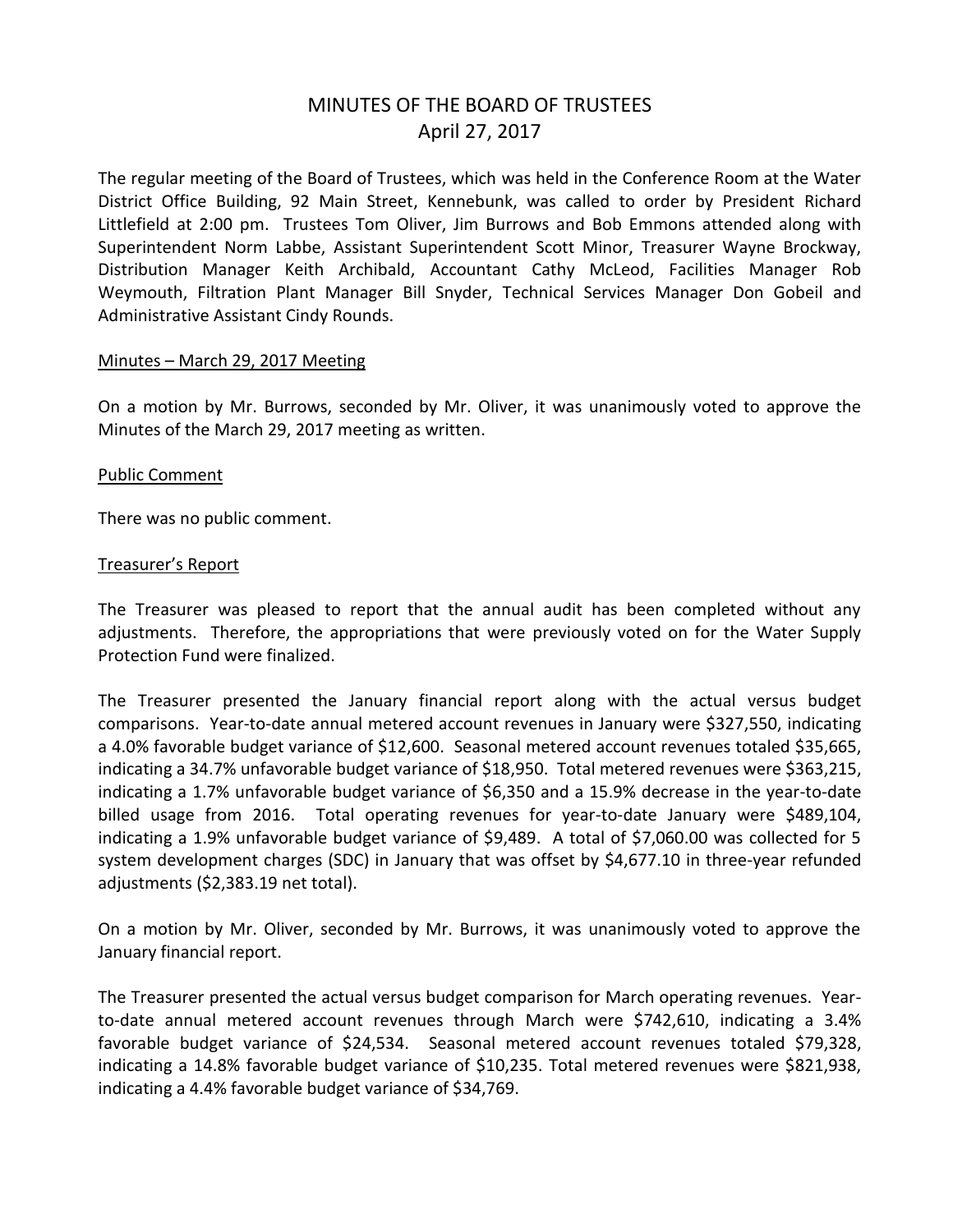## Monthly Water Production Report

The Assistant Superintendent presented the monthly charts for water production, liquid precipitation, groundwater production and surface water versus groundwater production for March.

The Assistant Superintendent reported that for the month of March, water production was up by 1.7 MG (3.4%). Liquid precipitation in March was 4.17" and 16.88" year-to-date which is 4.93" above the same period for 2016. The April 25th U.S. Drought Monitor (U.S. Department of Agriculture) indicates that the drought is officially over in Maine. The U.S.G.S. monitoring well at Branch Brook indicates that the groundwater is at the highest level since 2013. There was no groundwater withdrawn from the District's wells in March. The Merriland River well is expected to go on line in May or June.

## Seasonal Main Replacement – Parson's Beach Road, Kennebunk

The Technical Services Manager reported that the installation of this 3,600' seasonal main replacement (capital budget item) has been completed; there are still some services to be reconnected to the new main.

## Main Replacement – Shore Road, Ogunquit

The Technical Services Manager reported that the installation of this main replacement is complete; service changeovers are currently underway.

## Main Extension – Sandpiper Lane, Kennebunkport

The Technical Services Manager reported that this 325' long deep water main is expected to be completed later this week following a few delays due to weather and ledge and the annual town road posting, limiting truck access to the site.

## Office Renovation Project

The Treasurer was pleased to report that the office renovation project is essentially complete. Customers have offered many compliments on the new appearance. A modification to the capital budget will be presented at the next meeting to address the cost overruns of the project.

## Kennebunk River Well

The Superintendent reported that the monitoring wells near the Kennebunk River Well continue to be studied to track the level of perfluorinated compounds (PFCs). The initial pilot study to determine the effectiveness of one brand of granular activated carbon (GAC) has been completed and did not yield the desired outcome. A second small pilot will begin once another type of GAC is delivered. The District was awarded a \$10,000 matching grant to undertake a third (more comprehensive) pilot study that will evaluate several different GAC products. The District continues to work closely with the Maine Drinking Water Program and the Maine Department of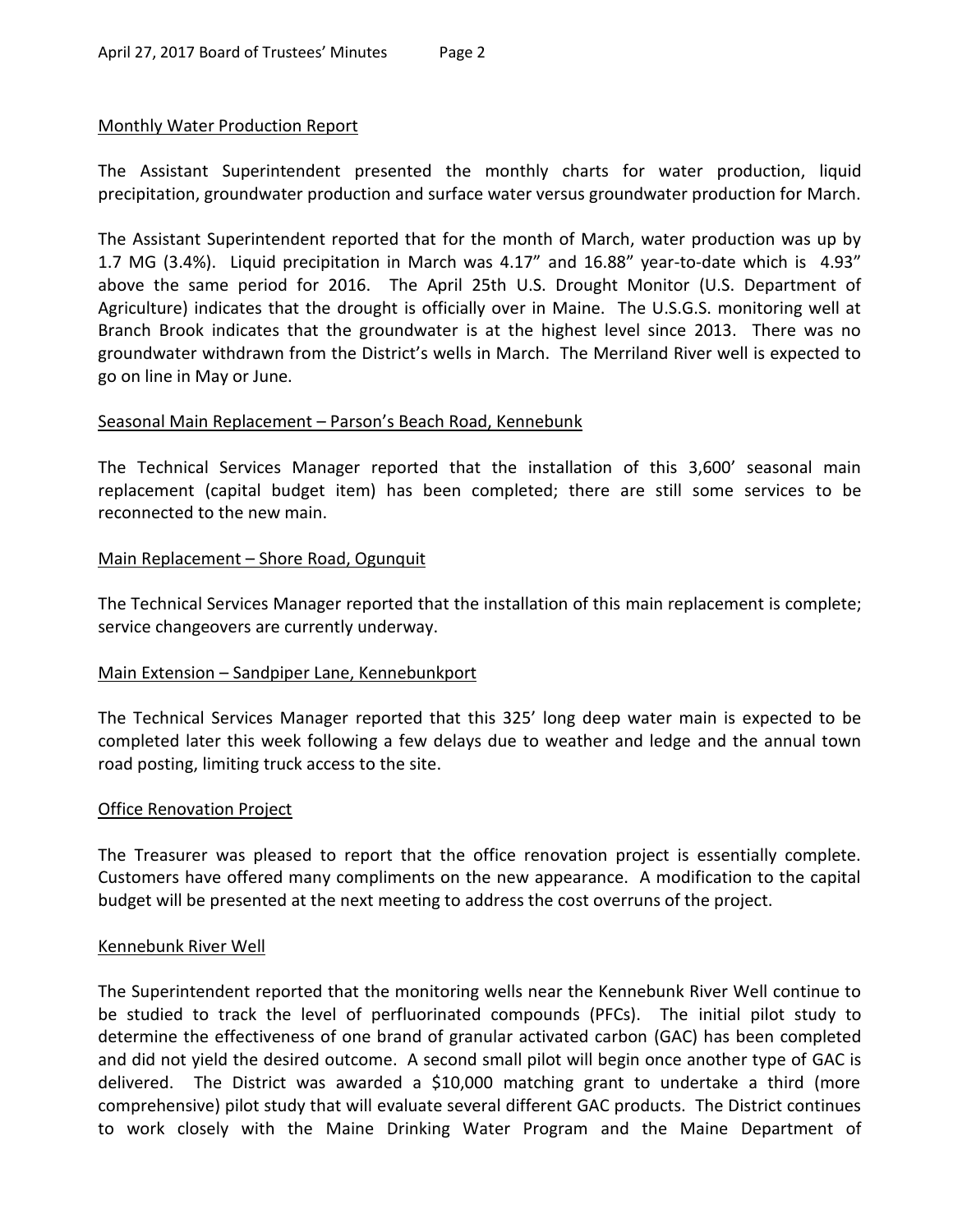Environmental Protection on various areas of interest and toward determining the possible source(s) and magnitude of the PFC contamination. A full scale treatment facility may be necessary once the pilot studies are concluded.

# Conversion to Chloramination

The Superintendent reported that the conversion from free chlorine to chloramination was successfully implemented. There has been a significant reduction to the chlorine-related taste and odor of the water from what was evident prior to the conversion.

## SRF Main Replacement – Green Street, Kennebunkport

The Assistant Superintendent reported that this SRF project is being scheduled to begin the week of May 8<sup>th</sup>. The Ted Berry Company will be undertaking the replacement of pre-1920s vintage 6" cast iron main with 8" HDPE utilizing the pipe bursting method. Kennebunkport Sewer Department originally planned to undertake a sewer replacement in conjunction with the District's project but decided to wait until after Columbus Day, due to the difficulty of coordinating the logistics of both projects being worked on simultaneously and the desire to complete the work before the busy Memorial Day weekend.

# Spring 2017 Spring Flushing Program

The Assistant Superintendent reported that the Spring 2017 Flushing Program commenced on April 17<sup>th</sup> and is progressing ahead of schedule with Ogunquit, Wells and York completed.

# Main Extension - Dyke Road and Route 9 (Mills Road), Kennebunkport

The Technical Services Manager reported that this 4,300' long seasonal main extension, being installed by R. J. Grondin on behalf of the Sandy Pines Resort Campground is underway and is progressing well. The connection to Dyke Road is expected to be completed by next week.

## Retiree Benefit Trust Investment Committee Annual Meeting

The Treasurer summarized the meeting that was held prior to the regular Trustees' meeting. He reported that the benchmarks that were previously set were accomplished and he elaborated on the 6% return on the stock and bond investments.

## AMI Meters

The Treasurer reported that a total of 1,804 meters have been installed to date (501 since January).

# Mack Wheeler Bid – Review and Approval

The Assistant Superintendent reported that although three Mack Truck dealer bids were solicited, only one bid from O'Connor (\$113,705, including the trade-in) was submitted. He learned at the bid opening that sales territories for Mack dealers do not overlap. He noted that Mack is now owned by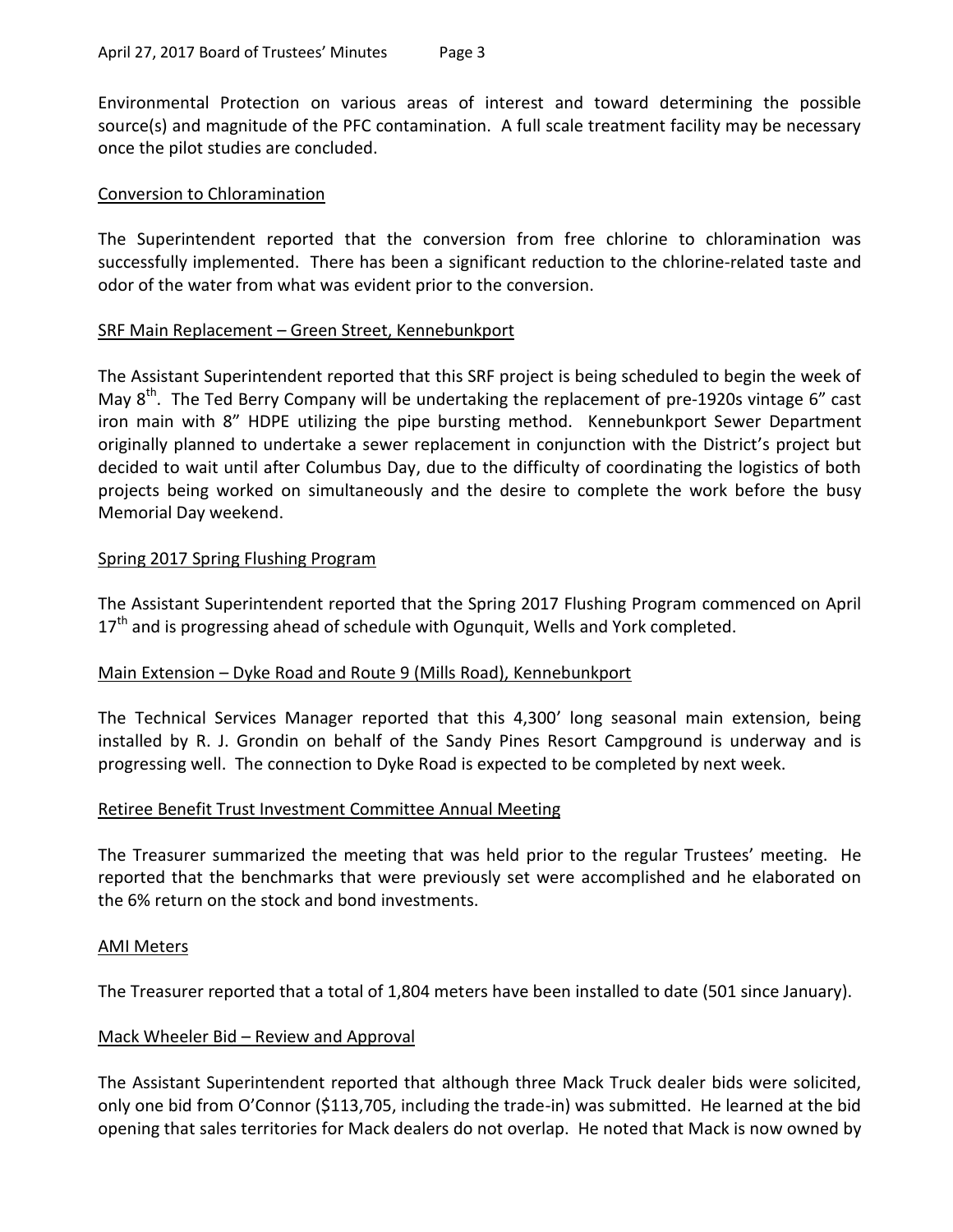Volvo and they share many of the same components (i.e., engines, transmissions, frames, etc.). Volvo has a model very similar to the Mack model that was specified of which a bid price was requested. The Volvo equivalent wheeler bid was \$112,821. After an on-site evaluation and consultation with staff that will operate the wheeler, it was recommended to proceed with the Volvo purchase.

On a motion by Mr. Oliver, seconded by Mr. Burrows, it was unanimously voted to accept the Volvo bid and authorize the purchase not to exceed \$113,705, including the trade-in.

# **Other Business**

- The Superintendent was pleased to share two notes from customers. The first sent kudos to District staff on the Parsons Beach Road project and the other complimented staff on the Winter 2017 newsletter that was "*well-written, informative, engaging and the photos were a real plus".*
- The Superintendent announced that Eric Cloutier was awarded the recently restructured Distribution Technician position that was created as a result of Jerry Smith's recent retirement.
- The Superintendent reported that the District has purchased the one-acre lot along Route 99 in Sanford, which is adjacent to other District watershed land. This purchase authorization was voted upon by the Board on August 31, 2016.
- The Superintendent distributed a proposed memorial to Dave Sweet that will be included in the Minutes. The family will be contacted in regards to an inscribed plaque.

On a motion by Mr. Oliver, seconded by Mr. Burrows, it was unanimously voted to include the memorial, as presented, into the Minutes.

- The Superintendent reported that he, the Plant Manager and Assistant Superintendent recently met with their counterparts at Maine Water Company's Biddeford & Saco division. The topics discussed were the anticipated purchase of some water from them this summer (due to the Kennebunk Well being taken out of service) and some technical projects that we may be jointly undertaking in the future. It was a very amicable and productive meeting.
- The Annual meeting of Southern Maine Regional Water Counsel will be held at Duffy's at 5:30pm this evening.
- Upon inquiry, the Superintendent confirmed that the 572 Wire Road building is still being partially rented by The Nature Conservancy.

## Next Meeting

The next meeting of the Board of Trustees will be held on Wednesday, May 31, 2017 at the Filtration Plant, 135 York Street, Kennebunk at 2:00 pm.